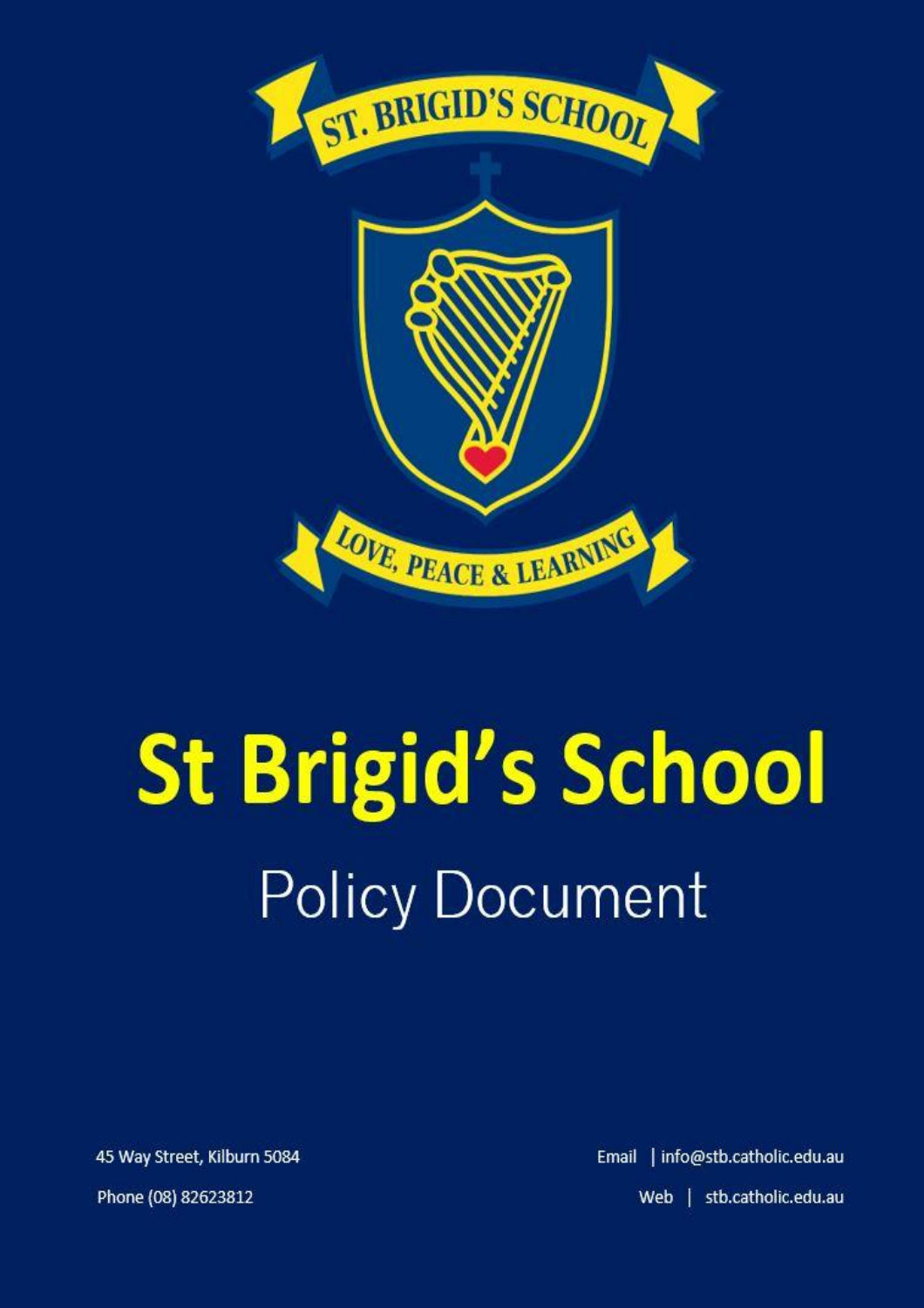# Substance Abuse Policy

## 1. Purpose

St. Brigid's School aims to provide an environment that is safe, supportive and nurtures the development of the whole child. Its purpose is to support children so that they may live a healthy and fulfilling life framed within the school Mission, Vision and Learning Philosophy Statements. As such, it values the dignity and worth of each child and honours a commitment to social justice and reconciliation.

This policy comprises two key elements:

(a) the prevention of substance abuse through education, the provision of information and a school environment that is supportive and safe.

(b) intervention through appropriate procedures for dealing with incidents involving illicit drugs, or the unsanctioned use of alcohol, tobacco, prescription and over the counter drugs.

# 2. Scope

This policy applies to all students, staff, parents, and volunteers at St Brigid's School.

### 3. Policy

The school is committed to:

- $\bullet$  providing a safe, respectful, and caring environment in which all students can develop spiritually, socially, and academically
- $\bullet$  providing guidelines to staff, parents, students, and volunteers for fostering and maintaining student management
- $\bar{I}$  providing logical and consistent procedures to be applied across the whole school
- $\bullet$  establishing, developing, and managing teaching and learning environments in which students learn to act with respect towards themselves
- $\bar{I}$  implementing behaviour related policies and practices that include both prevention and intervention practices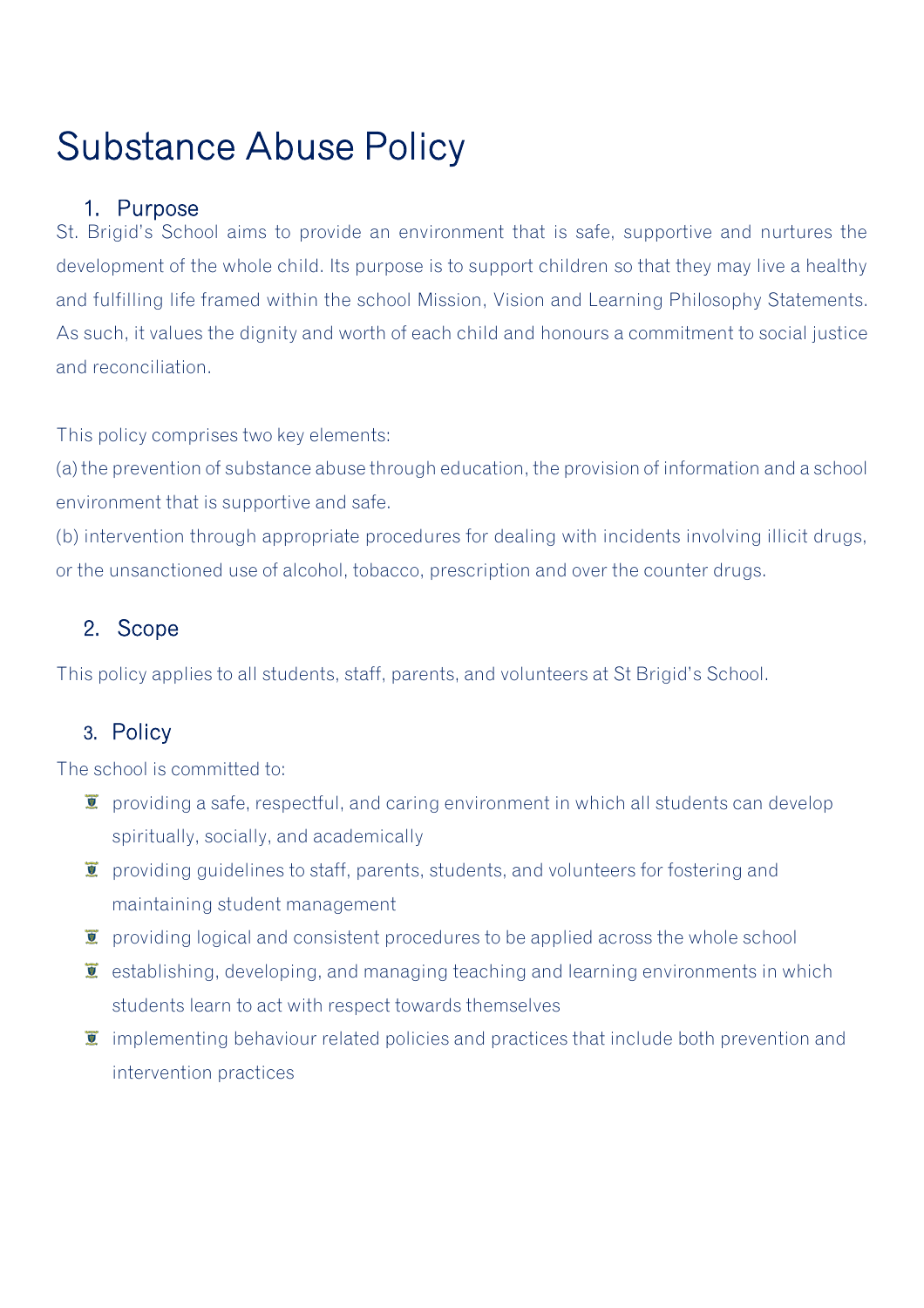# 4. Definitions

CESA means Catholic Education SA, including any School or CEO, as the context may permit. Staff employees of St Brigid's School.

Parent/caregivers- The parent, guardian, or caregiver of a student (singular or plural).

Students – children that attend St Brigid's School.

Volunteer: A person who provides their services to the school free of charge, has a current, valid, police clearance and has completed the school's volunteer induction requirements.

#### 5. Supporting Procedures or Policy Support Documents

This Policy is to be read in conjunction with, and is additional to, any relevant South Australian Commission for Catholic Schools (SACCS), school or CEO policy, procedure or support document. All Staff are required to comply with the provisions of any such documents, including the following:

- $\bullet$  St Brigid's School Grievance Policy
- $I$  St Brigid's School Grievance Procedure
- **St Brigid's Development of Personal Responsibility Policy**
- $\ddot{\mathbf{r}}$  Policy for the care, wellbeing and protection of children and young people [http://www.cesa.catholic.edu.au/\\_\\_files/f/2626/Care\\_Wellbeing\\_and\\_Protection\\_of\\_Young](http://www.cesa.catholic.edu.au/__files/f/2626/Care_Wellbeing_and_Protection_of_Young_People.pdf) [\\_People.pdf](http://www.cesa.catholic.edu.au/__files/f/2626/Care_Wellbeing_and_Protection_of_Young_People.pdf)
- Protective Practices http://www.cesa.catholic.edu.au/ files/f/18944/2017-0921-Protective practices final WEB2.pdf
- **K** Keeping Safe: Child Protection Curriculum [https://www.education.sa.gov.au/teaching/curriculum-and-teaching/keeping-safe-child](https://www.education.sa.gov.au/teaching/curriculum-and-teaching/keeping-safe-child-protection-curriculum)[protection-curriculum](https://www.education.sa.gov.au/teaching/curriculum-and-teaching/keeping-safe-child-protection-curriculum)